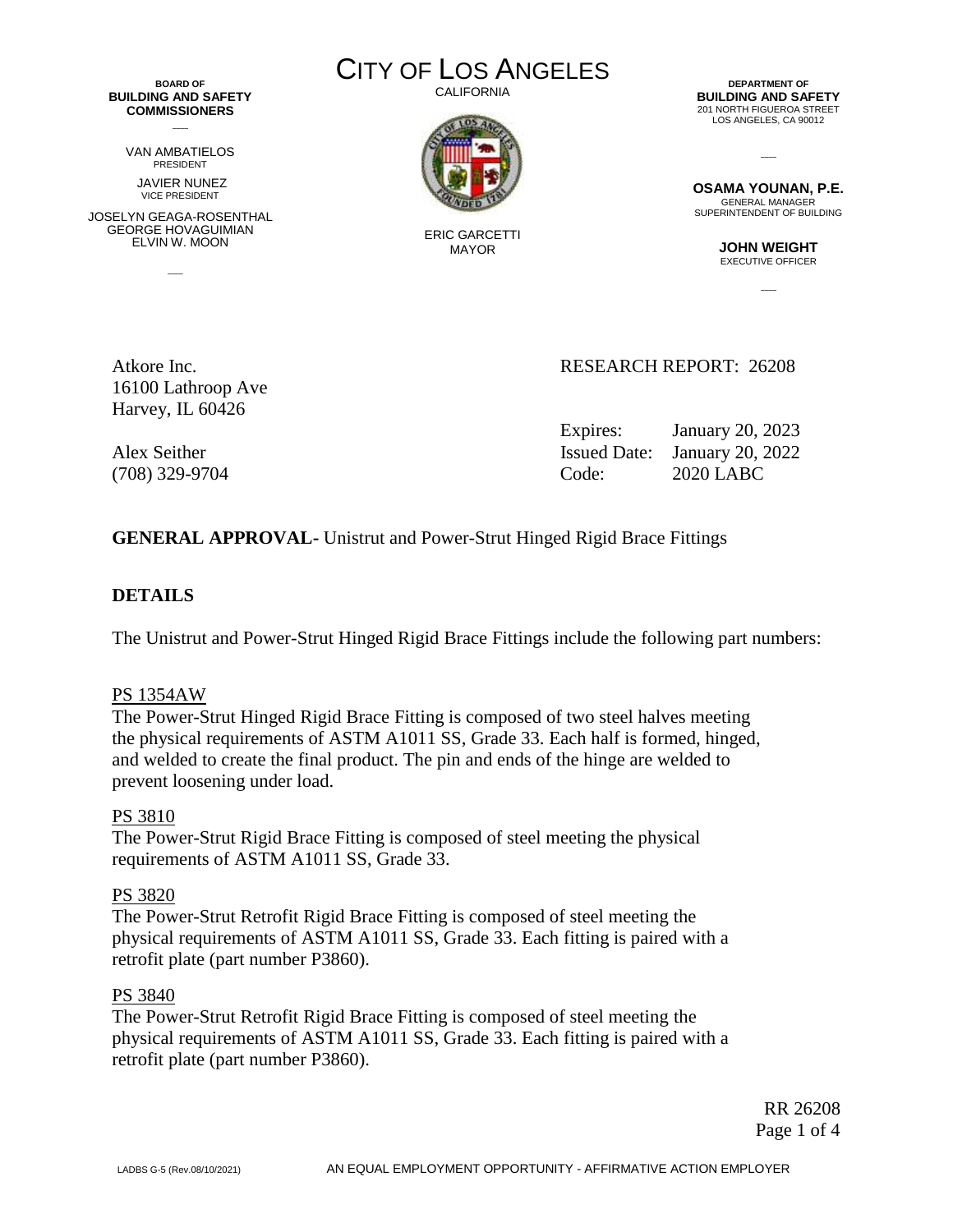### Atkore, Inc. RE: - Unistrut and Power-Strut Hinged Rigid Brace Fitting

## PS 9403

The Power-Strut Hinged Rigid Brace Fitting is composed of two steel halves meeting the physical requirements of ASTM A1011 SS, Grade 33. Each half is formed, welded, and hinged with a SAE J429, Grade 5 bolt for maximum strength, and assembled with a lock nut to prevent loosening.

## P1354AW

The Unistrut Hinged Rigid Brace Fitting is composed of two steel halves meeting the physical requirements of ASTM A1011 SS, Grade 33. Each half is formed, hinged, and welded to create the final product. The pin and ends of the hinge are welded to prevent loosening under load.

# P3810

The Unistrut Rigid Brace Fitting is composed of steel meeting the physical requirements of ASTM A1011 SS, Grade 33.

# P3820

The Unistrut Retrofit Rigid Brace Fitting is composed of steel meeting the physical requirements of ASTM A1011 SS, Grade 33. Each fitting is paired with a retrofit plate (part number P3860).

### P3840

The Unistrut Retrofit Rigid Brace Fitting is composed of steel meeting the physical requirements of ASTM A1011 SS, Grade 33. Each fitting is paired with a retrofit plate (part number P3860).

The Unistrut and Power-Strut Hinged Rigid Brace Fitting component cyclic load holding capacities are listed in the tables included with below drawings. This approval includes the connection of each of the above fittings to 12-gauge channel using 12" channel nut and bolt.

### **The approval is subject to the following conditions:**

- 1. This approval is limited to mechanical, electrical, and plumbing components.
- 2. The use of Unistrut and Power-Strut Hinged Rigid Brace Fitting is for interior use only.
- 3. The tabulated allowable loads shall not be increased for duration of loading.
- 4. The values listed are for the Unistrut and Power-Strut components when installed according to the manufacturer's instructions and the requirements herein with Factor of Safety of 1.5. A copy of this report and the installation instructions shall be provided at each job site by the manufacturer.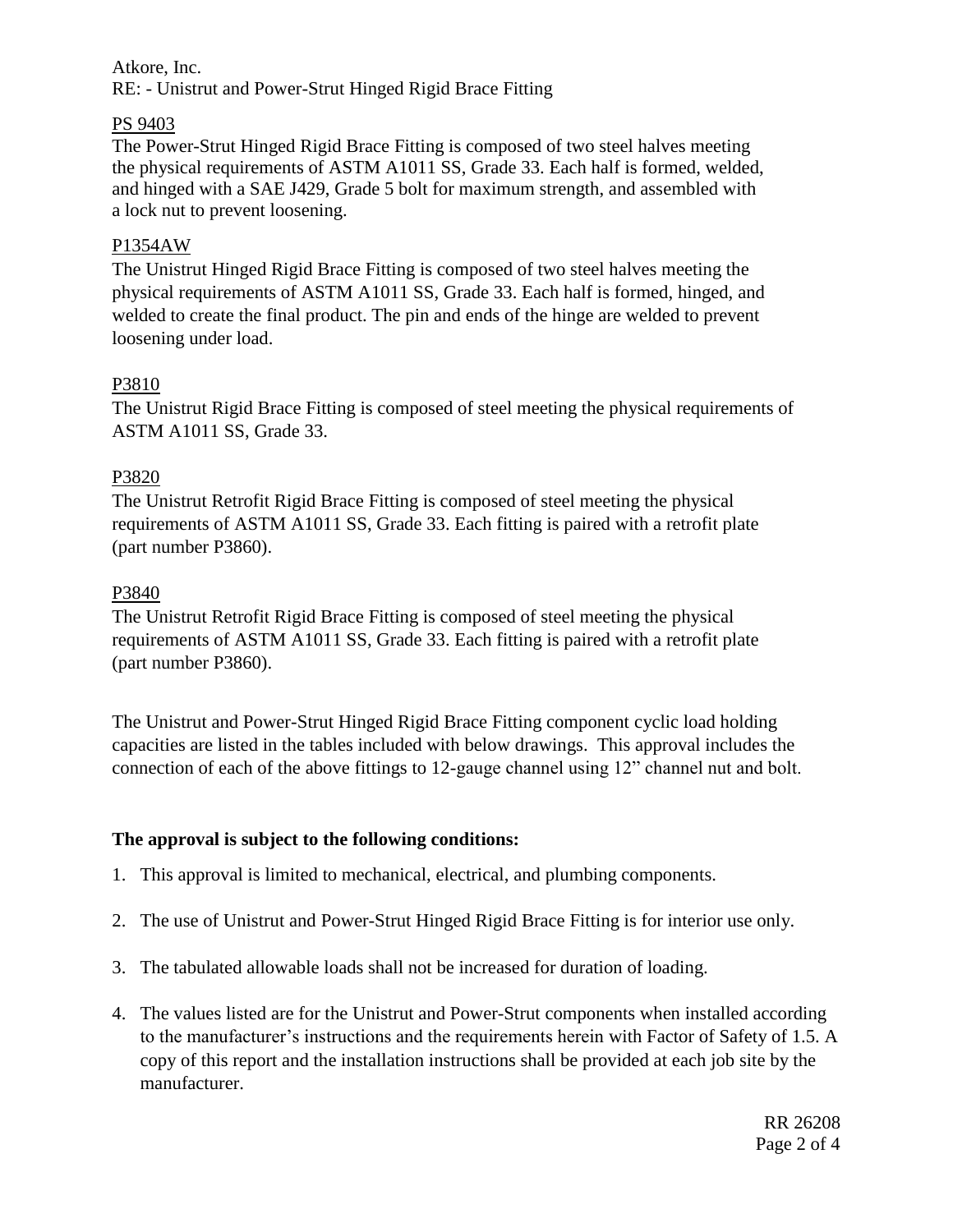- 5. Prior to installation, calculations and details demonstrating compliance with this approval letter and the 2020 Los Angeles Building Code must be submitted the structural plan check division for review. The calculations and details must be prepared by a licensed civil or structural engineer registered in the state of California.
- 6. The Unistrut and Power-Strut Hinged Rigid Brace Fitting Assemblies installation shall be in accordance with the manufacturer's instructions and the requirements herein. A copy of this report and the installation instructions shall be provided at each job site by the manufacturer.
- 7. Periodic Special Inspection required during installation and anchorage of piping and ductwork designed to carry hazardous material in structures in accordance with LABC 1705.12.6.

# **DISCUSSION**

The report is in compliance with the 2020 City of Los Angeles Building Code.

The approval is based on tests.

This general approval will remain effective provided the Report is maintained valid and unrevised with the issuing organization. Any revisions to the report must be submitted to this Department for review with appropriate fee to continue the approval of the revised report.

Addressee to whom this Research Report is issued is responsible for providing copies of it, complete with any attachments indicated, to architects, engineers and builders using items approved herein in design or construction which must be approved by Department of Building and Safety Engineers and Inspectors.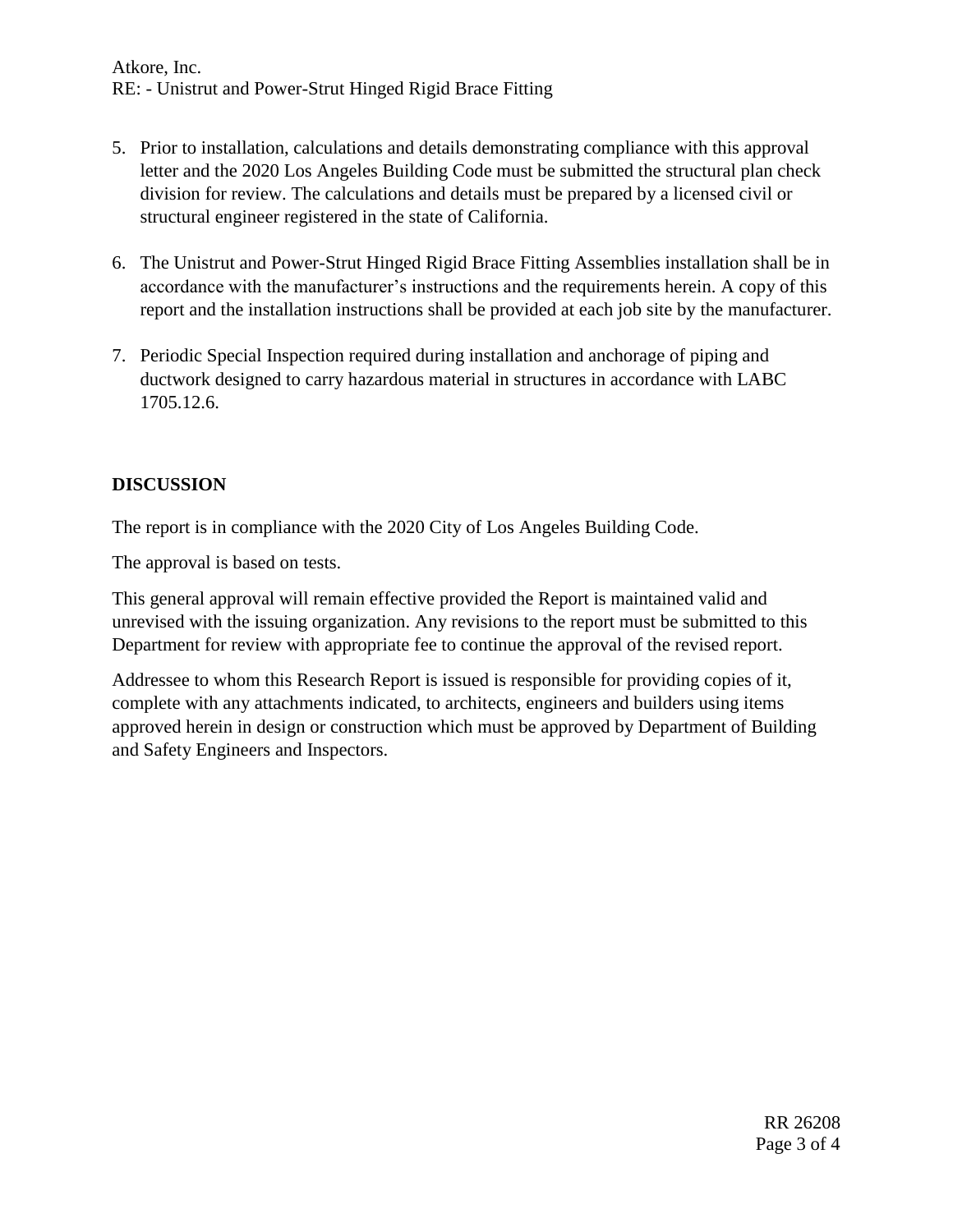Atkore, Inc. RE: - Unistrut and Power-Strut Hinged Rigid Brace Fitting

This general approval of an equivalent alternate to the Code is only valid where an engineer and/or inspector of this Department has determined that all conditions of this Approval have been met in the project in which it is to be used.

\_\_\_\_\_\_\_\_\_\_\_\_\_\_\_\_\_\_\_\_\_\_\_\_\_\_\_\_\_\_\_\_\_\_\_\_ QUAN NGHIEM, Chief Engineering Research Section 201 N. Figueroa St., Room 880 Los Angeles, CA 90012 Phone- 213-482-0406 Email- quan.nghiem@lacity.org

QN RR25322 TLB2100104 R10/10/2021 104.2.6, ASCE7-16 section 13.6, 1705.12.6

Attachments: 1. Unistrut and Power-Strut Hinged Rigid Brace Fitting Drawings with Capacities 2. Power-Strut Hinged rigid brace Fitting PS 9403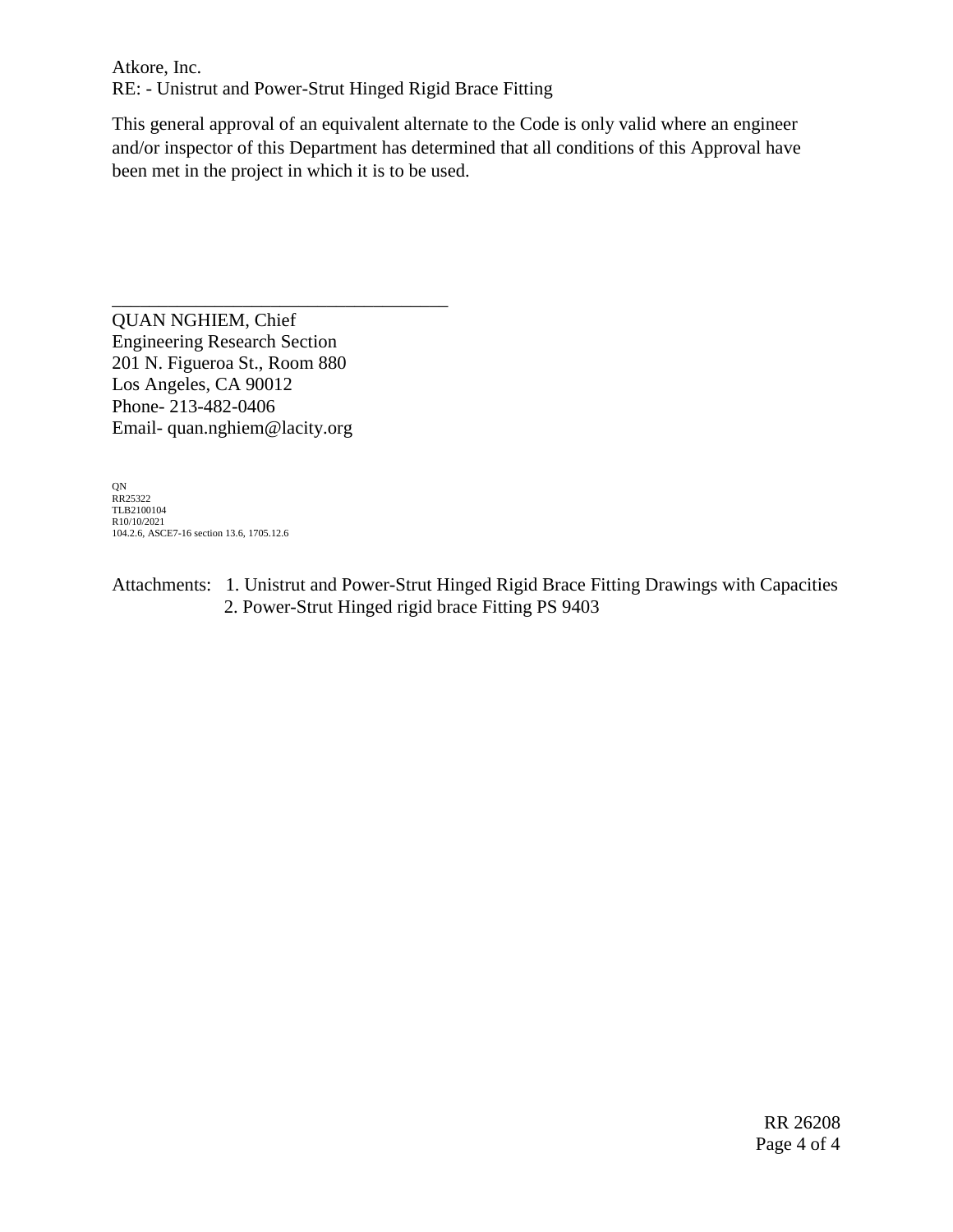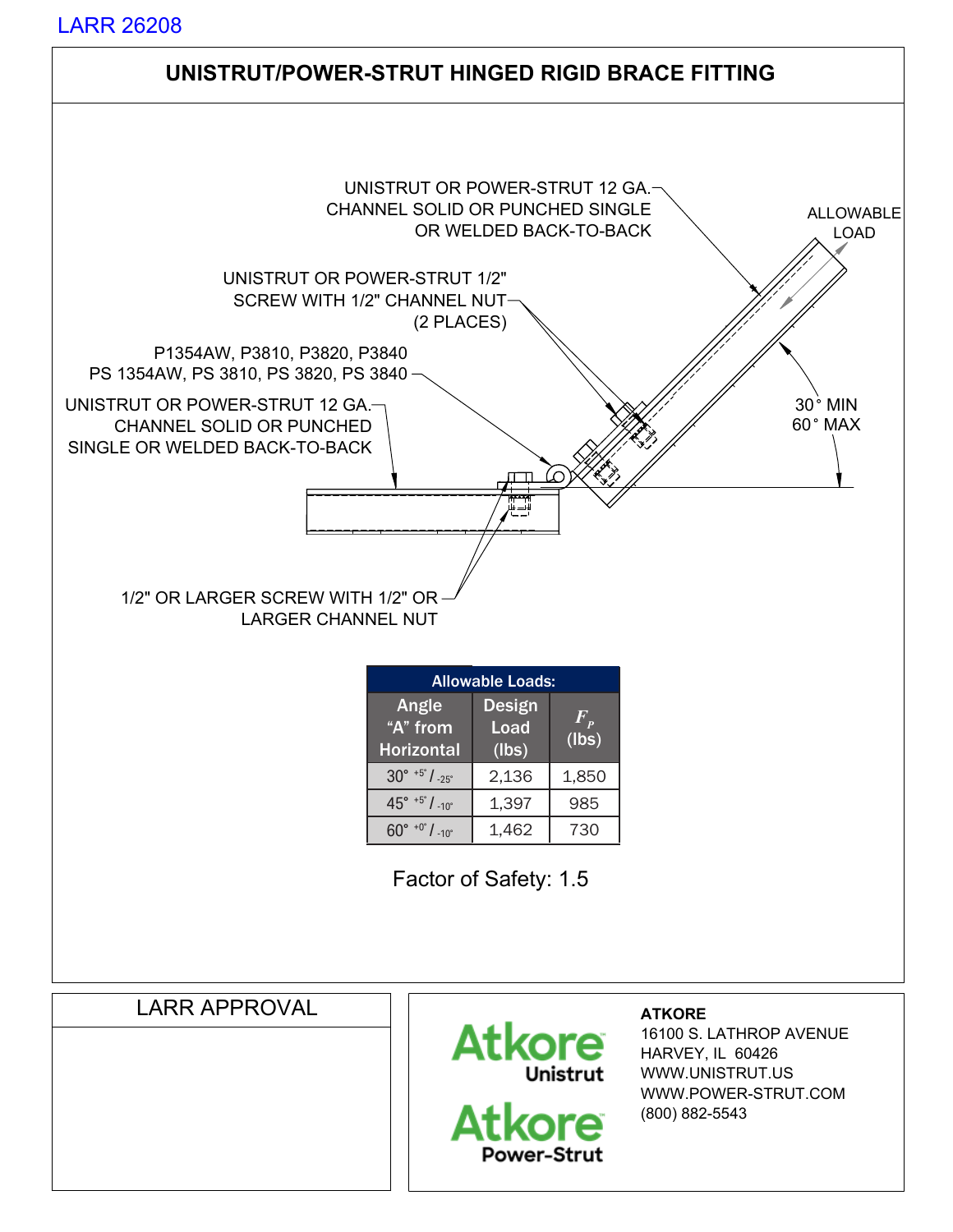

(800) 882-5543

Atkore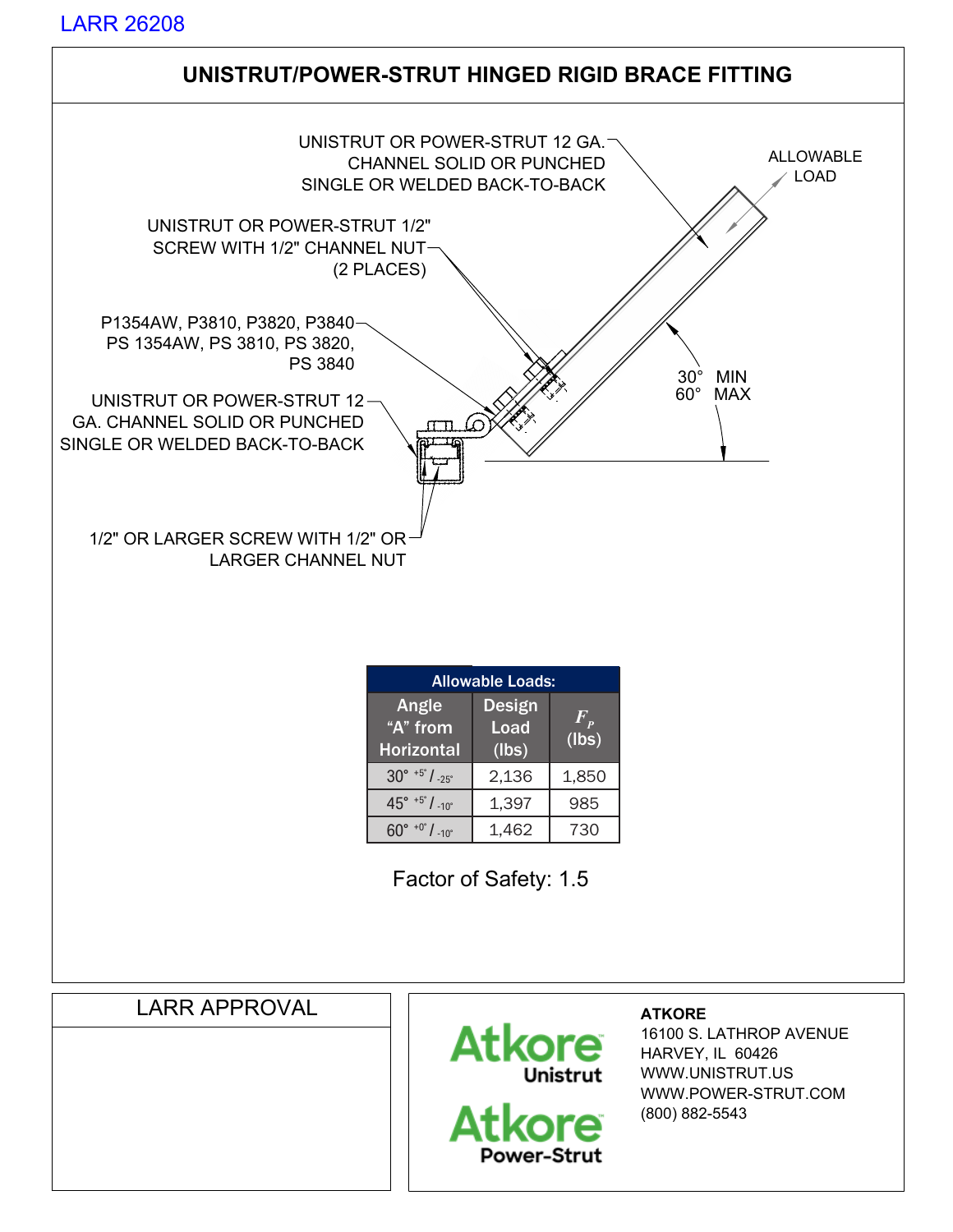